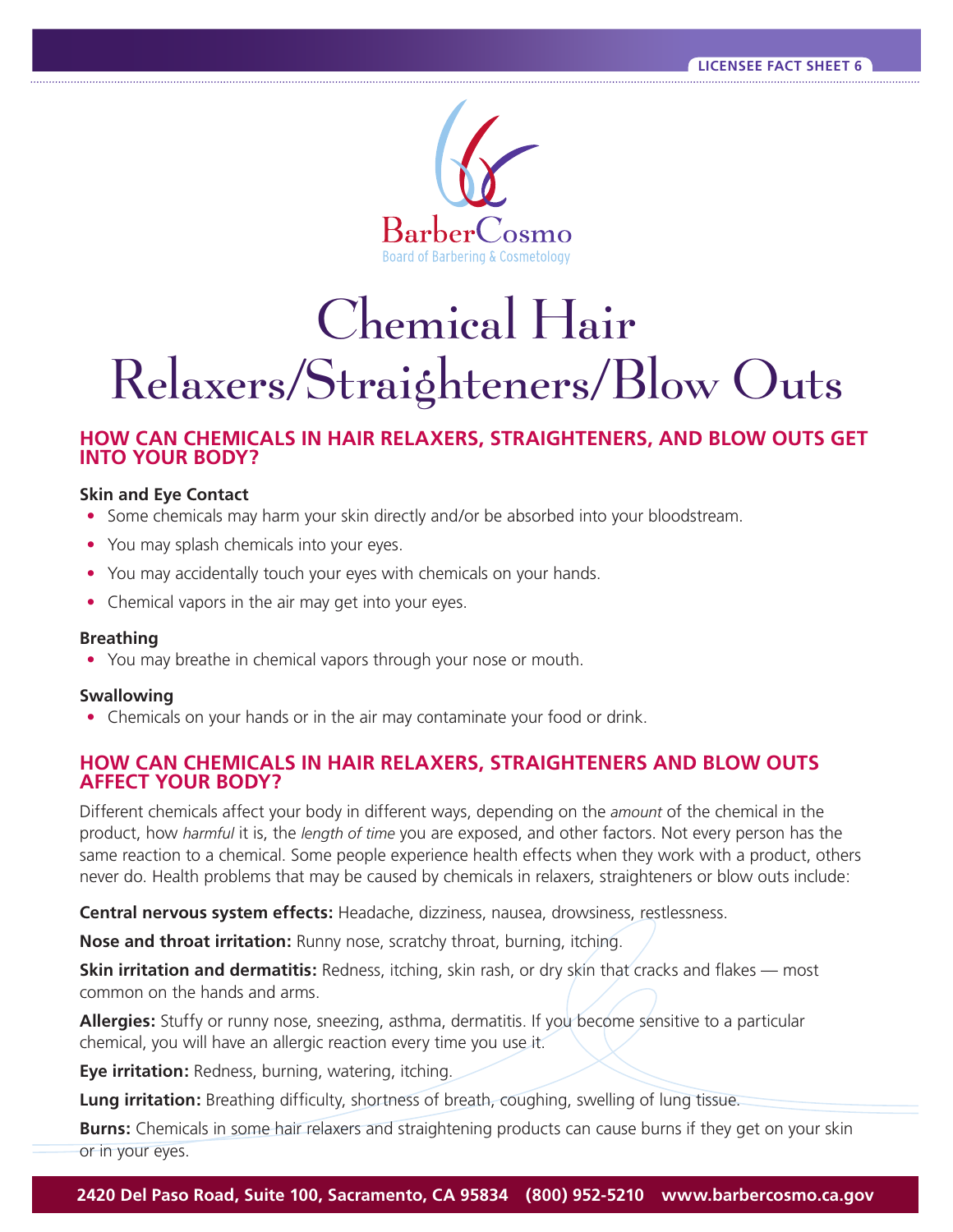

# What harmful chemicals are sometimes found in chemical hair relaxers, straighteners and blow outs?

# **WARNING! EXPOSURE TO THESE CHEMICALS MAY CAUSE:**

**Alcohol (isopropyl):** Eye, nose, throat, and lung irritation. Central nervous system effects. Skin irritation and dermatitis.

#### **Ammonium hydroxide:**

Eye, nose, throat, and lung irritation. Skin and eye burns. Skin irritation and dermatitis.

#### **Ammonium thioglycolate or glycerol monothioglycolate:**

Eye, nose, throat, and lung irritation. Skin irritation and dermatitis. Allergies, including asthma. (Ammonium thioglycolate is less likely to cause some of these symptoms.)

#### **Boric acid, perborate, or borate:** Central nervous system effects. Kidney damage if swallowed.

**Bromates:** Eye, nose, and throat irritation. Central nervous system effects. Skin and eye burns. Skin irritation and dermatitis. Severe irritation of mouth, throat, and stomach if swallowed. Kidney damage if swallowed.

**Guanidine carbonate:** Skin irritation and dermatitis. Skin and eye burns.

**Hydrogen peroxide:** Eye, nose, throat, and lung irritation. Skin and eye burns. Severe irritation of mouth, throat, and stomach if swallowed.

**Sodium hydroxide:** Eye, nose, throat, and lung irritation. Skin and eye burns. Skin irritation and dermatitis. Severe irritation of mouth, throat, and stomach if swallowed.

#### **Formaldehyde (methylene**

**glycol):** Eye, nose, throat irritation, lung cancer, blindness, asthma, skin rashes. Note: The following chemicals are treated as formaldehyde under OSHA's Formaldehyde standard — formalin, methylene oxide, paraform, formic aldehyde, methanol, oxomethane, oxymethylene.

Not all hair relaxers, straighteners and blow outs contain these chemicals, and some may contain harmful chemicals not listed above. Always check the product's Safety Data Sheet (SDS) for more information.

. . . . . . . . . . . . . .